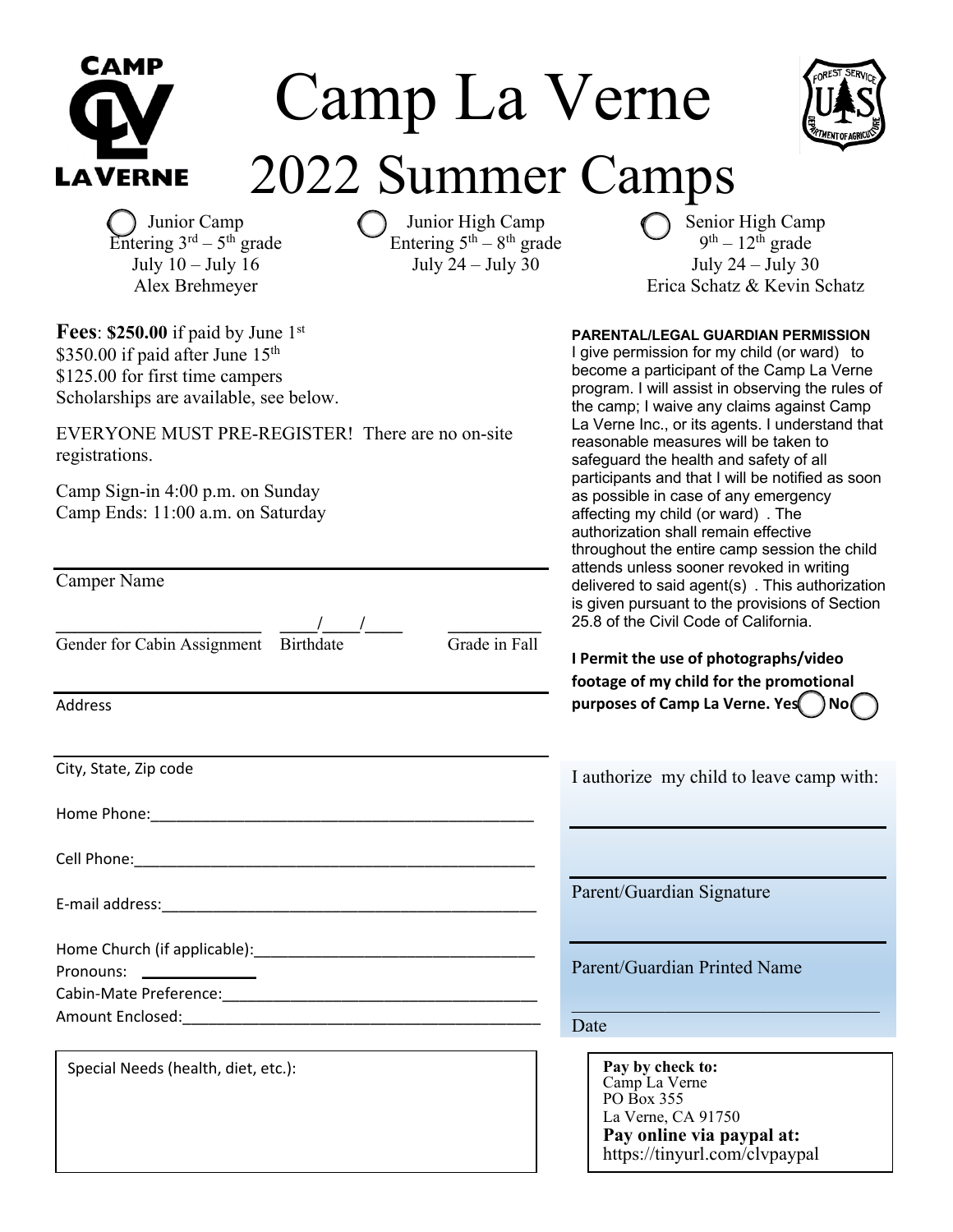#### **IMPORTANT INFORMATION**

Contact Information Erica Schatz (310) 941-5366 Jonathan Bay (818) 495-5662 Camp La Verne (On-Site – only during camp) (909) 794-2931 Or visit [www.camplaverne.org](http://www.camplaverne.org)

### **Fees and Scholarship Information**

We need your registration by the due date to qualify for these scholarships:

I'm a first time Camper Scholarship: fee is \$125.00 = 50% scholarship.

Volunteer Scholarship, attend a Work Camp at Camp with an Adult: \$75.00 scholarship for summer or winter camp Banquet Server Scholarship, help serve at the Camp La Verne banquet: \$25.00 scholarship for summer or winter camp.

We encourage you to include the full fee with your registration but we will accept a 50% deposit at time of registration with the rest due at the start of camp.

We really want you to come to camp! Please call Jonathan Bay if you need further assistance.

#### **WHAT TO BRING TO CAMP**

Sleeping bag Pillow Sturdy Shoes Hiking Boots (for the overnight hike in Jr. High/Sr. High) 6-7 Pairs Socks 3-4 Long Pants 6-7 Shirts 3-4 Shorts 6-7 Undergarments Hat, Jacket, Sweatshirt, Gloves Toothbrush and Toothpaste Flashlight Lake Towel Shower Towel Washcloth/Shower Poof Soap/Shampoo Deodorant Insect Repellant Sunscreen Water Bottle A favorite game/deck of cards Cash for the store (checked in, \$20 or less) Medication (to be checked in) A Friend (they too must pre-register) Please leave electronics at home; camp if for unplugging